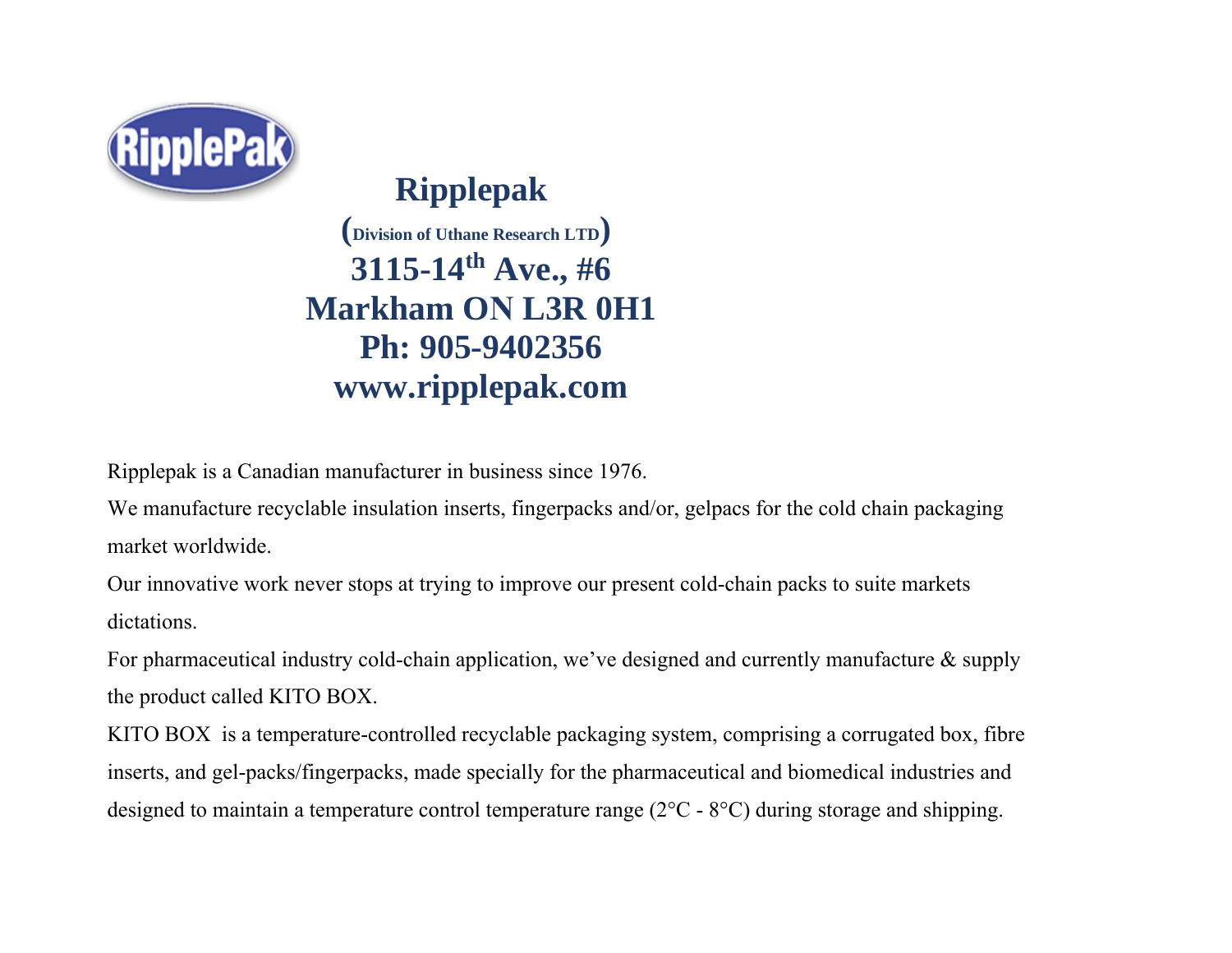## Kito Box- Cold Chain Thermal Insulation

- Kito Box is a combination of Corrugated Box, Fibre liner and Gel Pac/Fingerpack for the thermal packaging and
- insulation, 100% recyclable, and hypoallergenic,
- Two piece set customized to fit into a box,
- $\bullet$ The inserts protects the contents against external temperature penetration, and Finger Packs to maintain the desired temperature (2°C to 8°C),
- $\bullet$ Custom thicknesses and lengths available to meet specific time criteria,
- The inserts cover all 6 sides within the carton,
- Helps maintain desired temperature within the package during shipping to destination so that the contents arrive
- fresh,

Being plastic, it will not absorb condensation nor will it

- $\bullet$ mold in a damp environment,
- $\bullet$ Non-toxic and meets food grade requirements, Durable &
- Lightweight,

Samples and Pricing available upon requests.









**For Further information contact:Ripplepak [sales@ripplepak.com](mailto:ales@ripplepak.com) Tel:905.940.2356 6 – 3115 14th Avenue, Markham, Ontario, L3R 0H1 www.ripplepak.com**

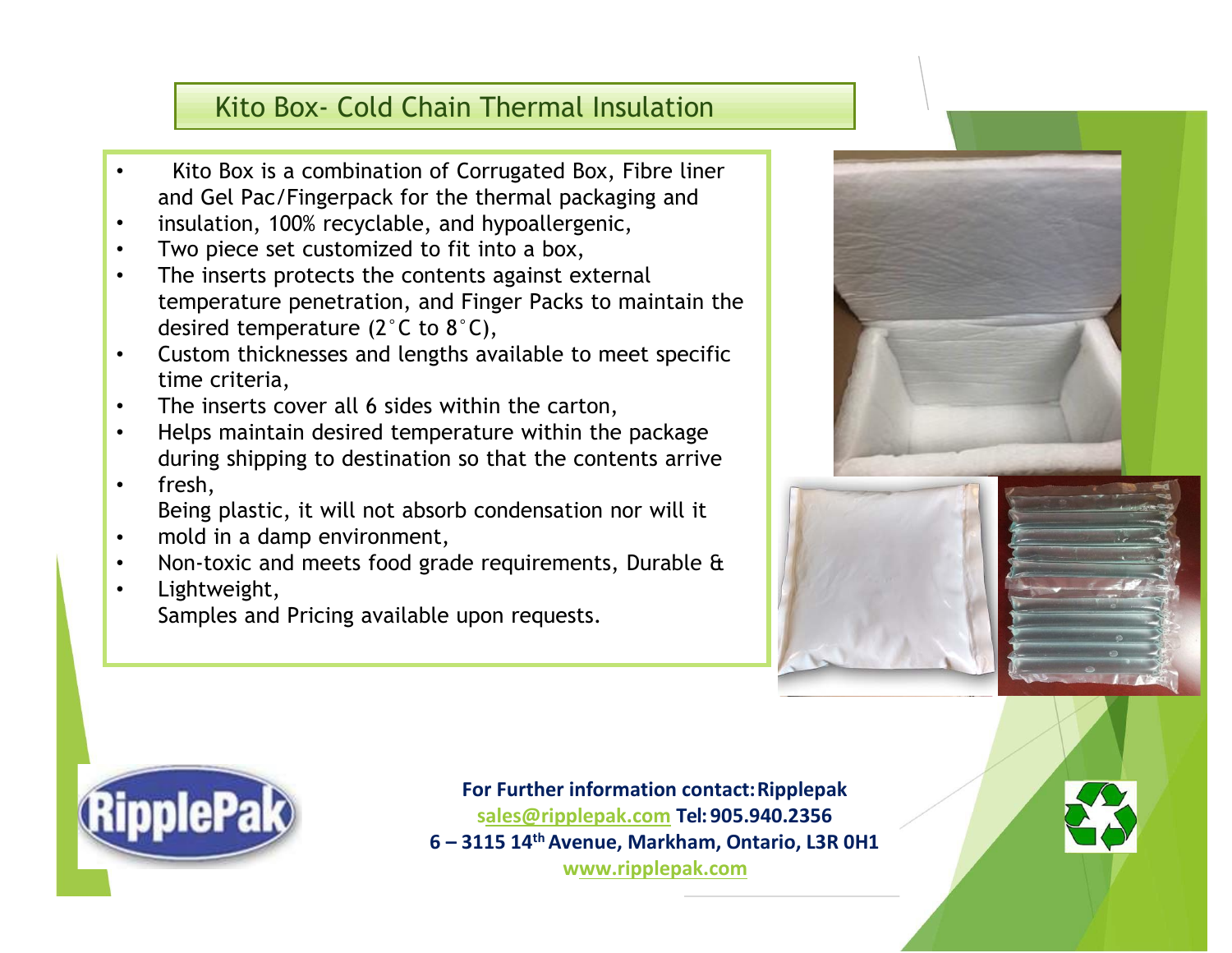

**The laboratory test report and the composition of the KITO BOX is shown below:**